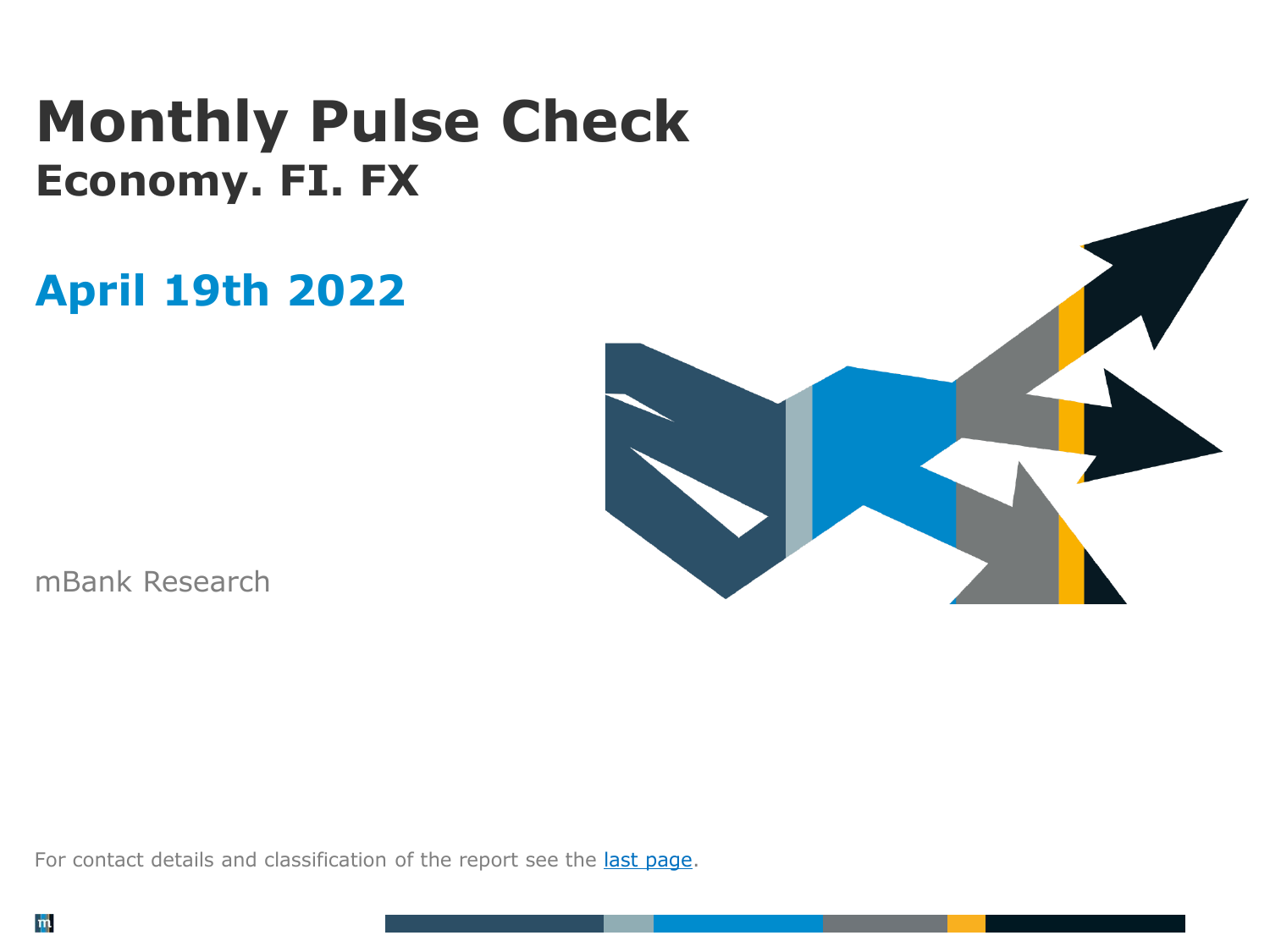## **Our view in a nutshell (≥1Y horizon) & major forecasts**

### **Macro**

- ❖ Global economy is slowing. Interest rate increases, local covid outbursts, still broken supply chains, high prices of oil, food and energy are expected to more and more visibly take their toll in sequential growth rates amidst accelerating inflation.
- ❖ Polish economy is exposed to trade, price and uncertainty shocks. However, substantial inflow of refugees arrests major downside risks for 2022. That is why we see 2022 GDP growth close to 4% (risks balanced). Such a structure of growth is unsustainable. Therefore, with further rate hikes, we see a meaningful slowdown in 2023 with risks tilted unanimously to the downside.

### **Monetary policy: Fed. ECB. NBP**

- ❖ Fed: Lift-off. Upcoming (high) CPI readings suggest the Fed may turn to 50pb hikes introducing QT at the same time. Risks for higher rates in 2022. Potential for under-delivery in 2023 is substantial though.
- ❖ ECB: Another step towards normalization of policy. More complicated macro backdrop (more inflation, less growth) gives the bank more space to wait. First rate hikes at the turn of 2022/2023.
- ❖ NBP: Sending hawkish messages in the middle of tightening cycle. We see rates at 5.5% to be reached within next months. Afterwards the realized and expected GDP slowdown is going to stop further rate increases.

#### **FX Market**

❖ Zloty should strengthen in the medium-term due to higher interest rates and lower inflation. In the near-term, though, we shall expect high volatility driven by unstable risk environment and large swings ahead of MPC meetings.

|                                |               | 2021 | 2022 | 2022 | 2022       | 2022       | 2023 | 2023 | 2023 | 2023 | 2021      | 2022   | 2023      |
|--------------------------------|---------------|------|------|------|------------|------------|------|------|------|------|-----------|--------|-----------|
|                                |               | O4 F | 01 F | 02 F | <b>O3F</b> | <b>Q4F</b> | 01 F | 02 F | 03 F | 04 F | $01 - 04$ | O1-04' | $ O1-O4 $ |
| GDP <sub>y</sub> /y            | $\%$          | 7,3  | 7,1  | 4,9  | 2,7        | 1,7        | 1,1  | 2,1  | 2,3  | 2,8  | 5,8       | 4,1    | 2,1       |
| Individual consumption y/y     | $\frac{0}{0}$ | 7,9  | 6,8  | 6,9  | 2,9        | 2,7        | 2,1  | 1,8  | 1,6  | 1,7  | 6, 5      | 4,8    | 1,8       |
| <b>Investment y/y</b>          | $\frac{0}{0}$ | 11,7 | 9,8  | 7,0  | 5,5        | 1,3        | 0,9  | 3,8  | 3,6  | 3,3  | 7,1       | 5,9    | 2,9       |
| <b>Inflation rate (eop)</b>    | $\frac{0}{0}$ | 8,6  | 11,0 | 12,5 | 11,1       | 8,5        | 8,1  | 4,9  | 4,3  | 3,8  | 8,6       | 8,5    | 3,8       |
| <b>Unemployment rate (eop)</b> | $\frac{0}{0}$ | 5,4  | 5,4  | 4,9  | 4,7        | 4,8        | 4,9  | 4,8  | 4,8  | 5,2  | 5,4       | 4,8    | 5,2       |
| <b>NBP</b> repo rate (eop)     | $\frac{0}{0}$ | 1,75 | 3,50 | 5,50 | 5,50       | 5,50       | 5,50 | 5,50 | 5,00 | 4,50 | 1,75      | 5,50   | 4,50      |
| <b>EUR/PLN (eop)</b>           | $\frac{0}{0}$ | 4,59 | 4,65 | 4,60 | 4,50       | 4,40       | 4,40 | 4,40 | 4,40 | 4,40 | 4,59      | 4,40   | 4,40      |
| USD/PLN (eop)                  | $\frac{0}{0}$ | 4,04 | 4,20 | 4,26 | 4,09       | 3,96       | 3,93 | 3,86 | 3,79 | 3,73 | 4,0       | 4,0    | 3,7       |

F - forecast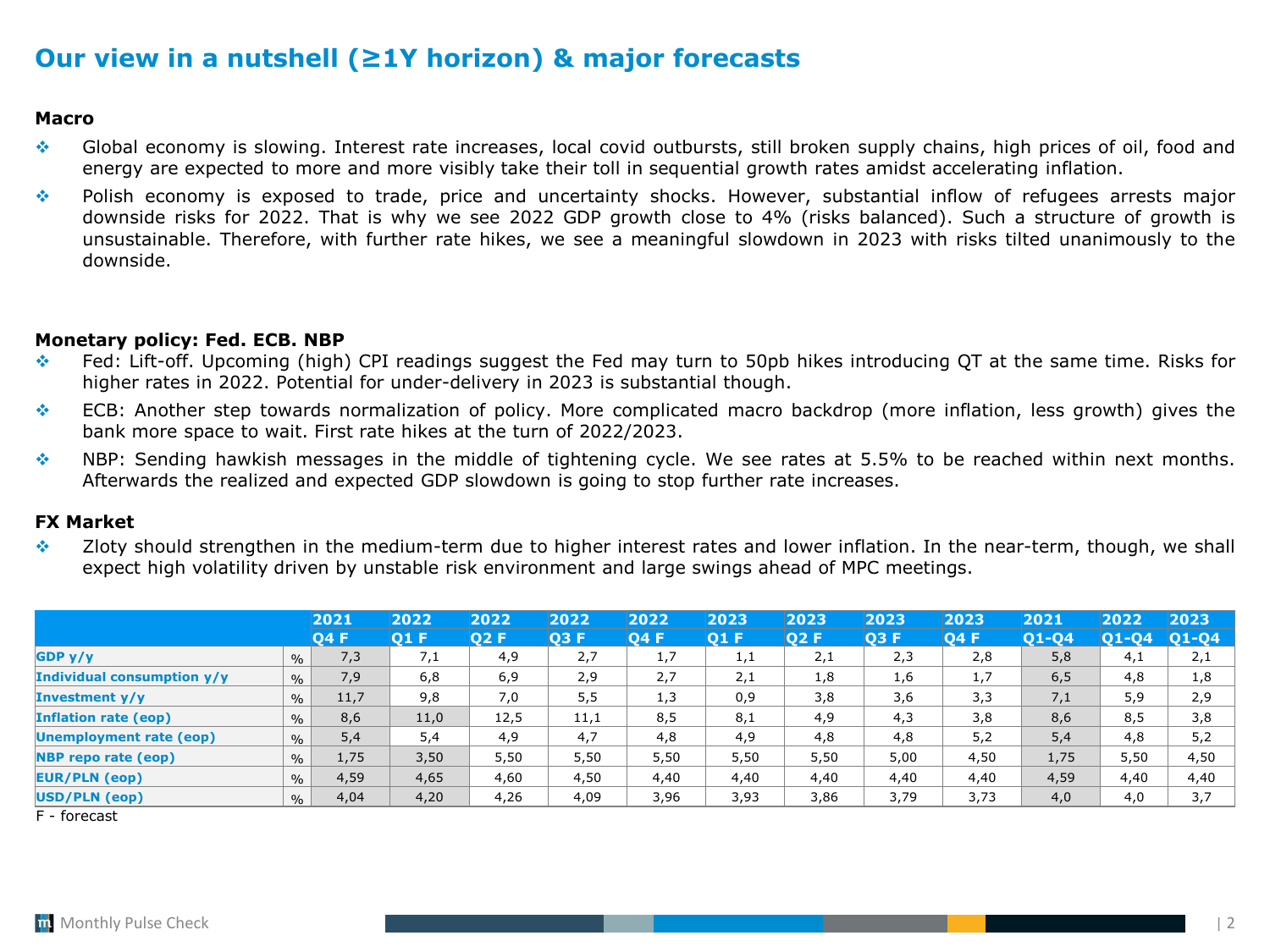## **Highlights**

- ❖ Not much changed. We observe more of a reinforcement of recent trends than a brand-new ones.
- ❖ Global economy is still facing numerous adverse shocks: fuel and energy prices, food prices, war-broken supply chains, covidbroken supply chains, high underlying inflation growth, monetary tightening. The only counterbalance is stemming from fiscal policy and past policy actions that enabled consumers and firm to build financial buffers. These are set to peter out over time. Stagflation risk is coming closer and the Russian aggression in Ukraine is far from being over.
- ❖ EM central banks set the stage for monetary tightening. Now it's time for DM central banks. Fed has just started, and we believe it will deliver much more hikes in 2022 (see [here\)](#page-3-0). ECB took a more cautious approach, but the liftoff button is close to being pressed. Due to more complicated nature of war shock in Europe, we will wait for first hikes until the turn of 2022/2023 but the real changes in asset purchases have already been made (see [here](#page-4-0)). Global interest rates indicate growing inflation risks, green light for EBC lift-off and some doubts the Fed will actually deliver soft landing (see [here\)](#page-5-0).
- ❖ Polish economy looked very well in the end of 2021. It is most likely to be looking not much worse in Q1 2022. We see 2022 GDP growth at ~4% with risks balanced. With more rate hikes to come, 2023 is looking increasingly weak (~2% growth) with risks tilted to the downside. The overall not so rosy picture owes much to very high inflation in 2022 with a prospect for moderation in 2023 but still not within NBP target (see [here\)](#page-10-0). NBP projections are hawkish but were made with rates at 2.75% half of our forecast of rates in 2022. There will be moving lower in the next months.
- $\bullet$  Polish interest rates price in a decent monetary tightening (~6.5%) with bond curve being additionally exposed to war risk and fragile sentiment amidst almost highest ever inflation to be seen in the next 2-3 months (see [here\)](#page-13-0). EURPLN is to stay fragile with decent prospects ahead conditional to delivery of soft landing (see [here\)](#page-16-0) and EU's acceptance of Polish development plan.
- ❖ As Poland entered an atypical policy mix (fiscal boost/monetary restraint) we introduce a small fiscal monitor, just to track changes in deficit and debt developments, costs of debt service and the structure of Polish debt holders (see [here](#page-15-0) and [here](#page-14-0)).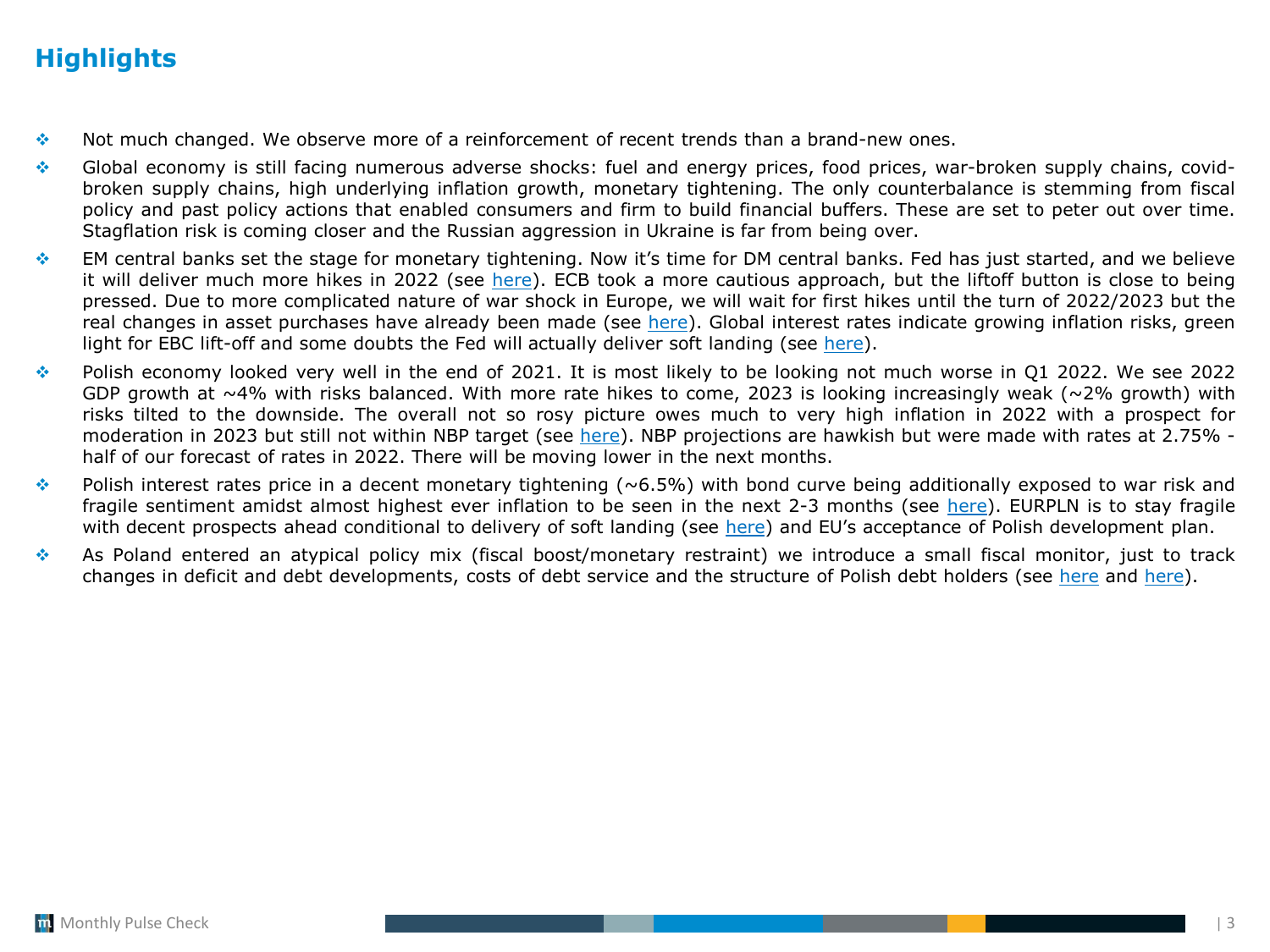## <span id="page-3-0"></span>**U.S. economy health check**



*Source: ISM Source: FRED*

- ❖ Labor market remains strong (record low unemployment claims, good payrolls, high wages). There are also no clear concerns regarding war in the economic indicators (both industry and services). Lack of workers and high prices are still the biggest problems.
- ❖ Headline inflation reading was the highest since 1981 (8.5%). But in the details, the image is more nuanced. Core inflation in March was lower than expected and the momentum slowed. Now the key question is how long the exogenous factor will last and how much they will influence prices in other categories (second round effects). We think that currently expected interest rates will be enough to stabilize the inflation.
- ❖ Fed has already started interest rates hikes and in the next months we will see even more significant moves (50pb hikes). The balance sheet reduction will start quickly (May).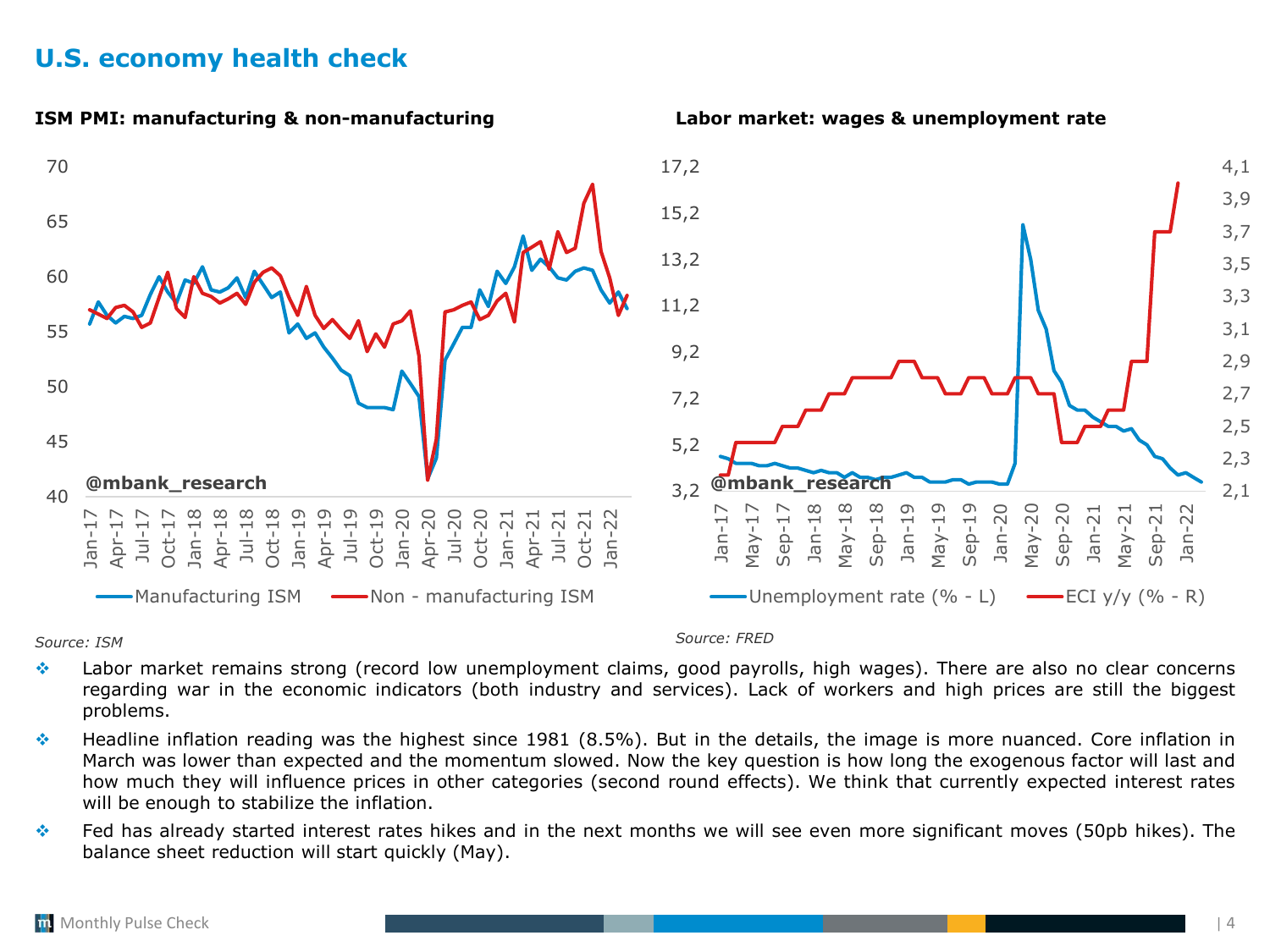## <span id="page-4-0"></span>**Euro area economy health check**



#### *Source: Markit Source: Eurostat*

- ❖ In the euro zone, there is also no clear slump in economic indicators in response to the war in Ukraine. But fears about the GDP growth looms on the horizon (e.g., C. Lagarde mentioned it during her last speech). They are related to uncertainty because of war (corporate and consumer sentiment), the real effects of high prices, and further and more permanent supply problems.
- ❖ On the other hand, inflation is still elevated and there will be no significant change here in the next months (higher inflation expectations, higher fuels and food prices, but also higher wages than ECB anticipated).
- ❖ That is why ECB continues its quite hawkish rhetoric from last meeting April meeting was less hawkish than market expected but still hawkish (compared to rhetoric from 2-3 months). Data from last month strengthened the ECB attitude to end net purchases from the APP in the 3rd quarter. First hikes will be discussed some time after thenend of APP, and (analogously to the previous meeting) some time after is not specified (may be few weeks, may be few months according to C. Lagarde). A window for monetary policy normalization is opening for the ECB and we believe that they will be happy to use it and start normalization (we expect the beginning of the hiking cycle in the end of this year).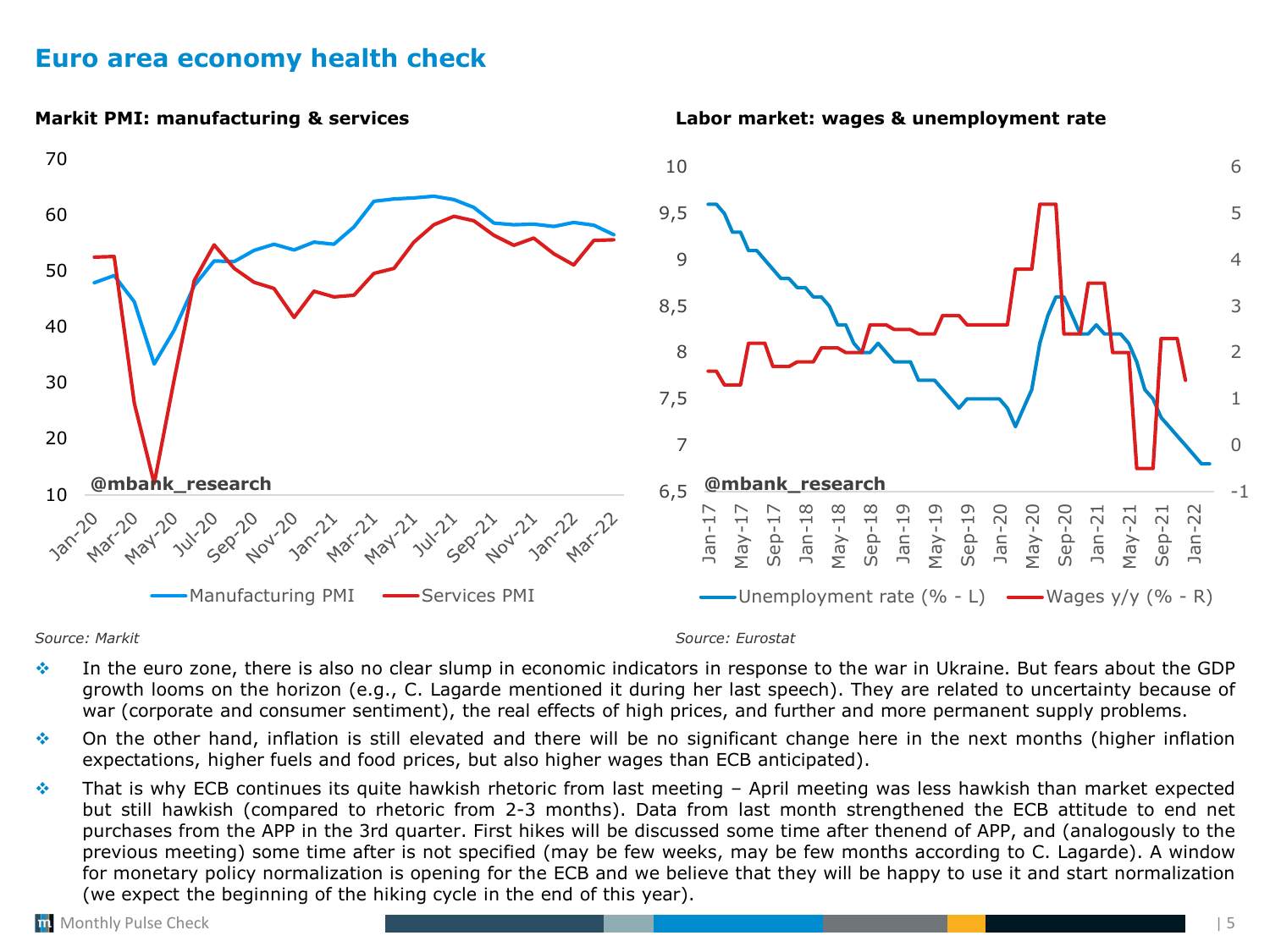## <span id="page-5-0"></span>**Global rates**





*Source: Bloomberg Source: Bloomberg*



### **Swap spreads (10Y-2Y. p.p.) US and EZ inflation expectations (%)**

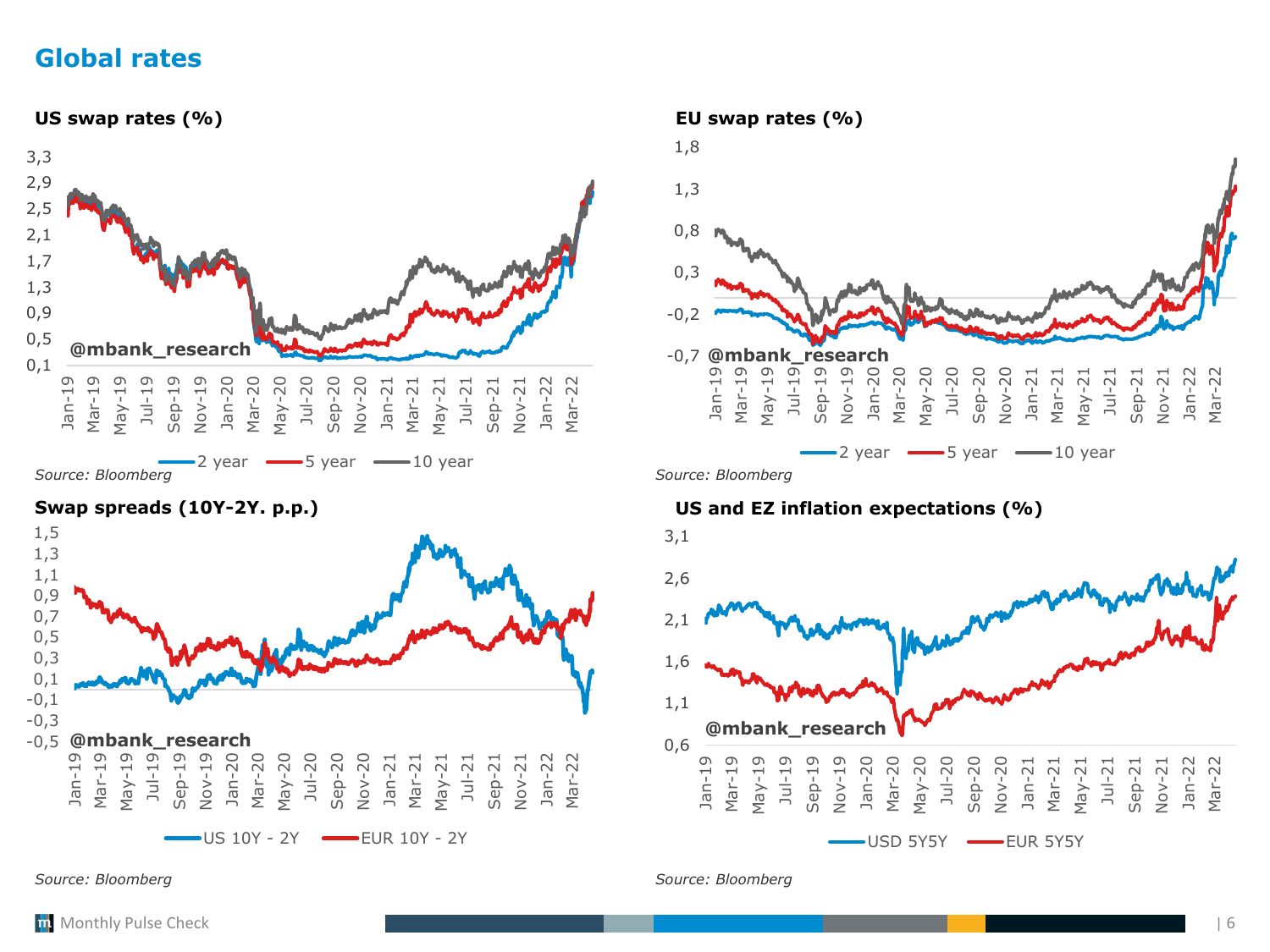## <span id="page-6-0"></span>**Consensus: what is expected in Poland?**



#### **Consensus tracker: NBP ref. rate (% end of period) Rate changes priced in by FRA (bps)**





 $-12x15$   $-21x24$ 

*Source: Bloomberg*

## **Consensus tracker: GDP growth (% y/y. annual avg) Consensus tracker: CPI inflation (% y/y. annual avg)**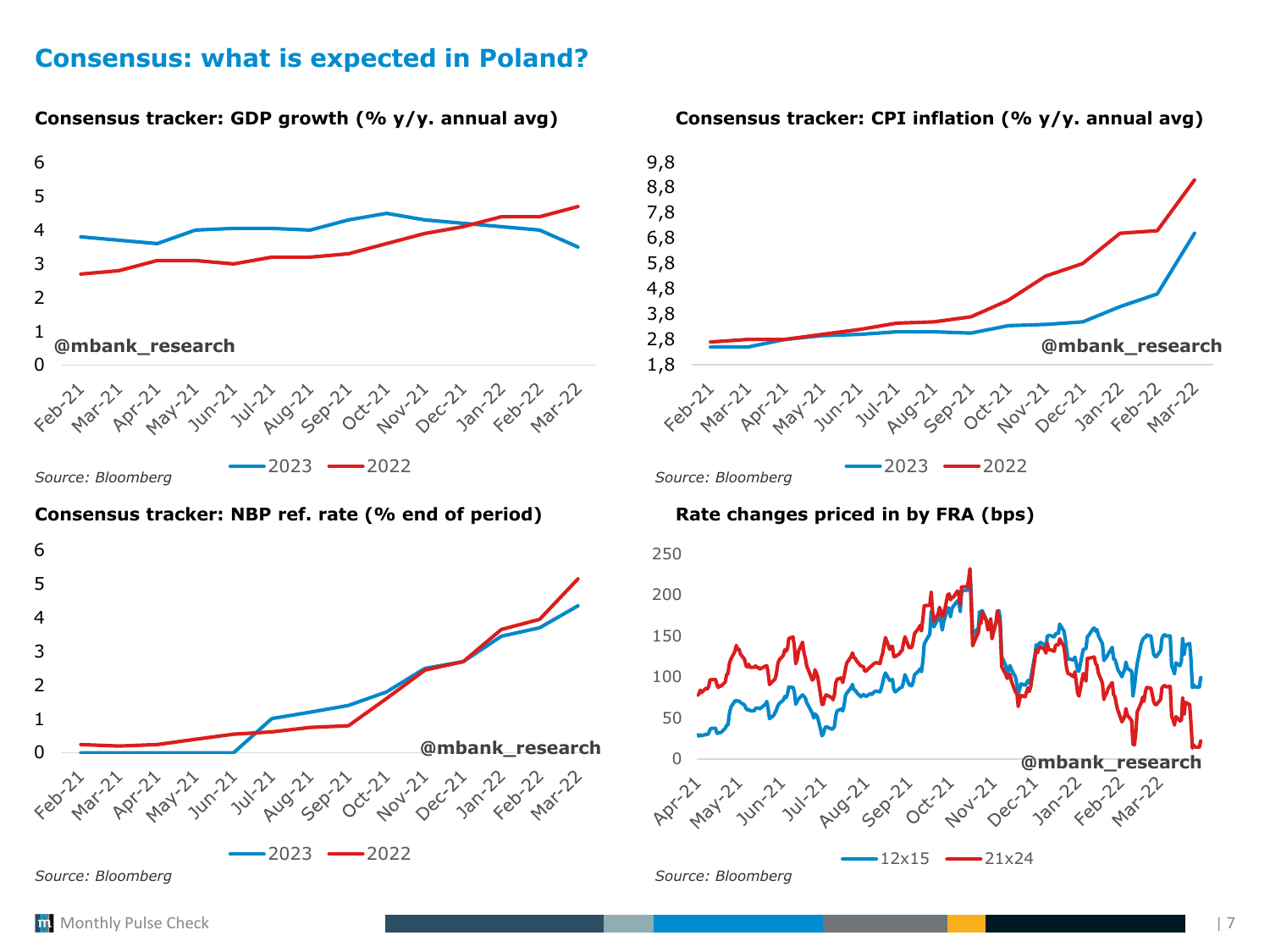## **Upcoming Polish macro releases: April 2021**

| <b>Publication</b>             | <b>Date</b>          | <b>Period</b> | <b>mBank</b> | <b>Consensus</b> | <b>Actual</b>  | <b>Prior</b> |
|--------------------------------|----------------------|---------------|--------------|------------------|----------------|--------------|
| PMI (pts.)                     | 01.04                | Mar           | 51,3         | 53,1             | 52,7           | 54,7         |
| <b>Unemployment rate (%)</b>   | 05.04[1]<br>26.04[2] | Mar           | 5,3%         | 5,3%             | 5,4%           | 5,5%         |
| CPI $y/y$ (%)                  | 01.04[1]<br>15.04[2] | Mar           | 11,0%        | 10,1%            | 10,9%<br>11,0% | 8,5%         |
| <b>Current account (m EUR)</b> | 13.04                | Feb           | $-2000$      | $-1908$          | $-2871$        | 64           |
| Employment y/y (%)             | 21.04                | Mar           | 1,9%         | 2,3%             |                | 2,3%         |
| Wages $y/y$ (%)                | 21.04                | Mar           | 9,6%         | 10,4%            |                | 10,4%        |
| Industrial output y/y (%)      | 21.04                | Mar           | 7,2%         | 12,1%            |                | 17,6%        |
| PPI $y/y$ (%)                  | 21.04                | Mar           | 18,0%        | 17,6%            |                | 15,9%        |
| Construction output y/y (%)    | 22.04                | Mar           | 10,8%        | 15,2%            |                | 21,2%        |
| Retail sales y/y (%)           | 22.04                | Mar           | 9,2%         | 9,0%             |                | 8,1%         |
| M3 y/y (%)                     | 25.04                | Mar           | 7,5%         | 7,7%             |                | 8,0%         |

[1] Ministry of Labour and Social Policy estimate [2] Statistics Poland final reading

[2] Flash reading [4] Final reading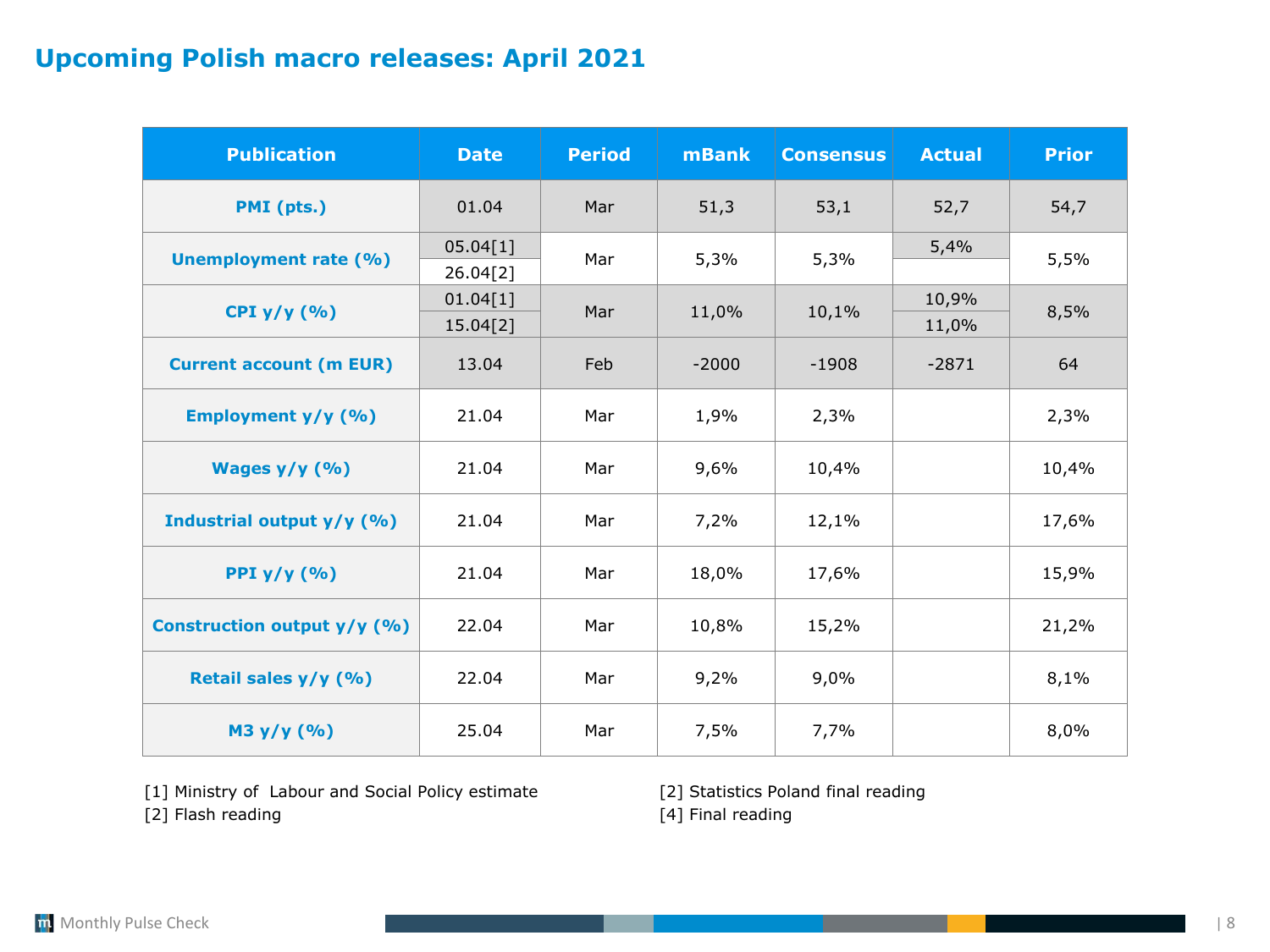## **Poland: Optimistic data support strong GDP growth in 1Q2022 (7.1% y/y)**



- ❖ There has been no new hard data publications since last edition of our Monthly Pulse Check. They stay good/very good (see the graph). We will focus only on card transactions (more detailed view on the next slide).
- ❖ Intensification of purchases of food and cosmetics from the beginning of the month slowed down, but levels are still higher than we would normally (without war and refugees) expect. However, it is worth to remember that we present nominal data – some of those increases may be result of higher prices. Good example is fuel sales– after initial very high purchases after the war started, now higher levels are mostly result of higher prices (we think that real retail sales is actually lower than before the war). Sales in the category of clothes and footwear accelerated – probably they are non-resident purchases (or made for tchem by residents).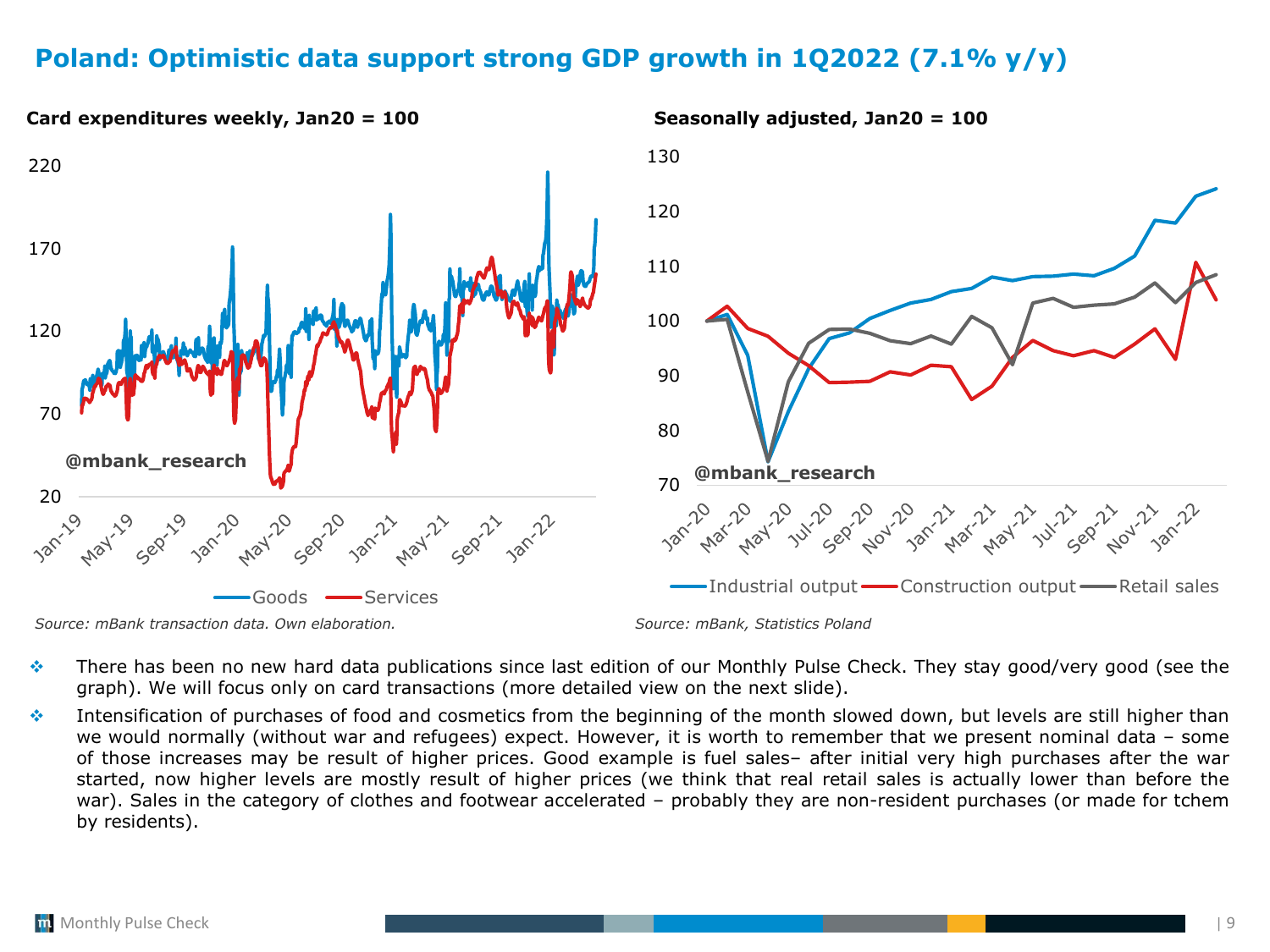## **Poland: Card expenditures, 7-day average**

**Food, beverages and non-specialized stores, Jan20 = 100 Clothing, Jan20 = 100**







*Source: mBank transaction data. Own elaboration.*

**Fuels, Jan20 = 100 Drugstores, Jan20 = 100**

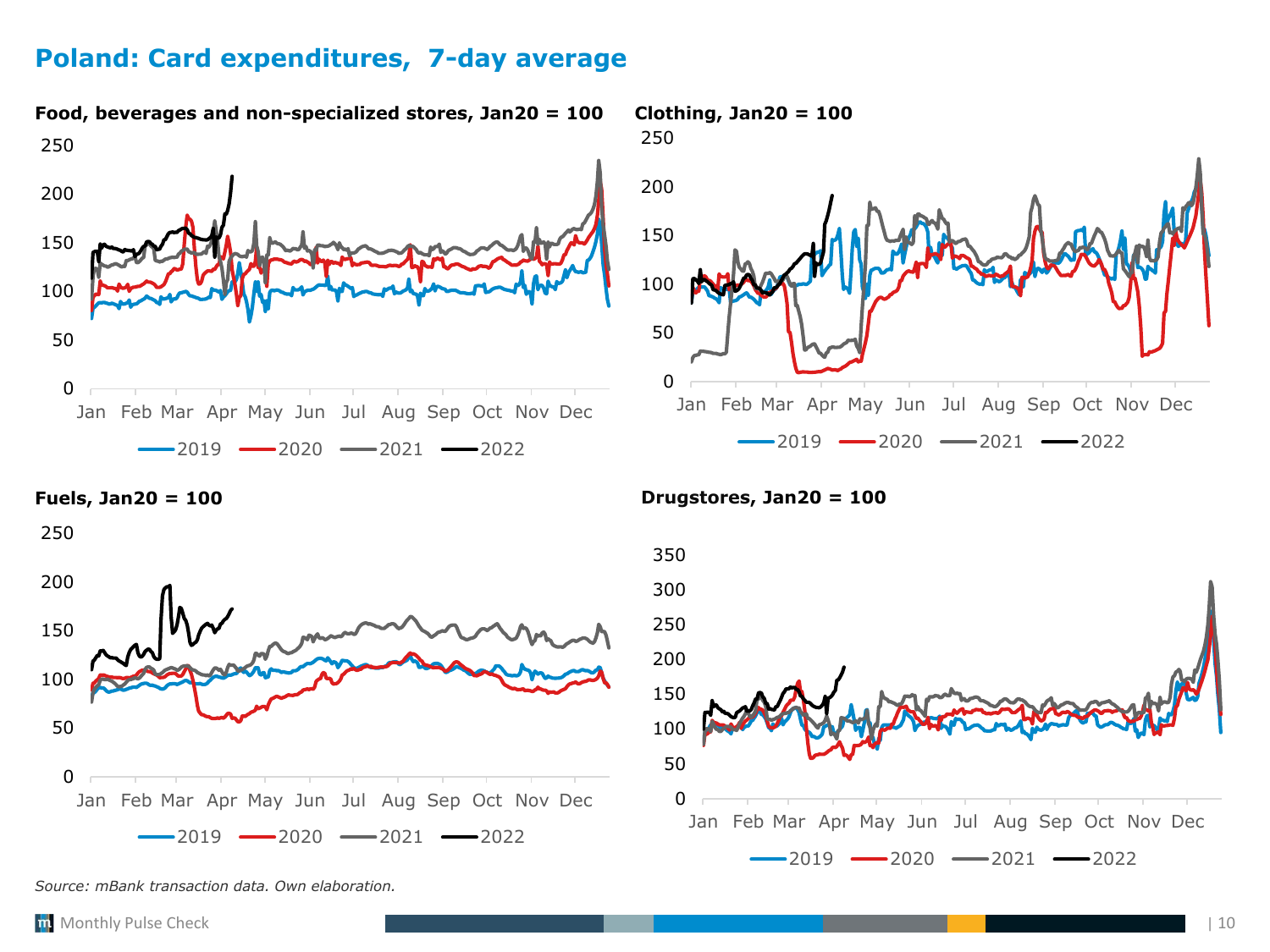## <span id="page-10-0"></span>**Poland: Inflation tracker #1**



*Source: Statistics Poland, NBP, own elaboration Source: Statistics Poland. own elaboration*

- $\cdot$  The inflation level itself surprised the consensus (11% vs expected 10.15 y/y), but the structure turned out to be not very explosive with a relatively small acceleration of core inflation (considering the scale of the shock, about 7% y/y). Acceleration of inflation was driven mostly by exogenous factors: fuels  $+$  28.1% m/m, food  $+$  2.2% m/m, energy  $+$  4.7% m/m. The next months will bring even higher inflation (the peak probably in June), still mostly because of exogenous factors. Core inflation will decline (in m/m terms) but the annual indicator will continue to accelerate (peak around 7.5-8%).
- ❖ The MPC decided to surprise the market and raised interest rates by 100bp during the last meeting (4.50%). Governor Glapiński was very hawkish during the conference, but it seems that at that specific moment it cannot be otherwise. MPC wants to see stronger zloty (still highlights it in the statement, important channel for inflation) and limit the inflation expectations. But we do not think that MPC will deliver very high level of interest rates (we think that the terminal rate will be at 5.50%). It just has to sound hawkish in this moment of the cycle. But risks are obviously to the upside (there is no much space between current interest levels and our forecast of terminal rate). First cuts may start in the end of 2023.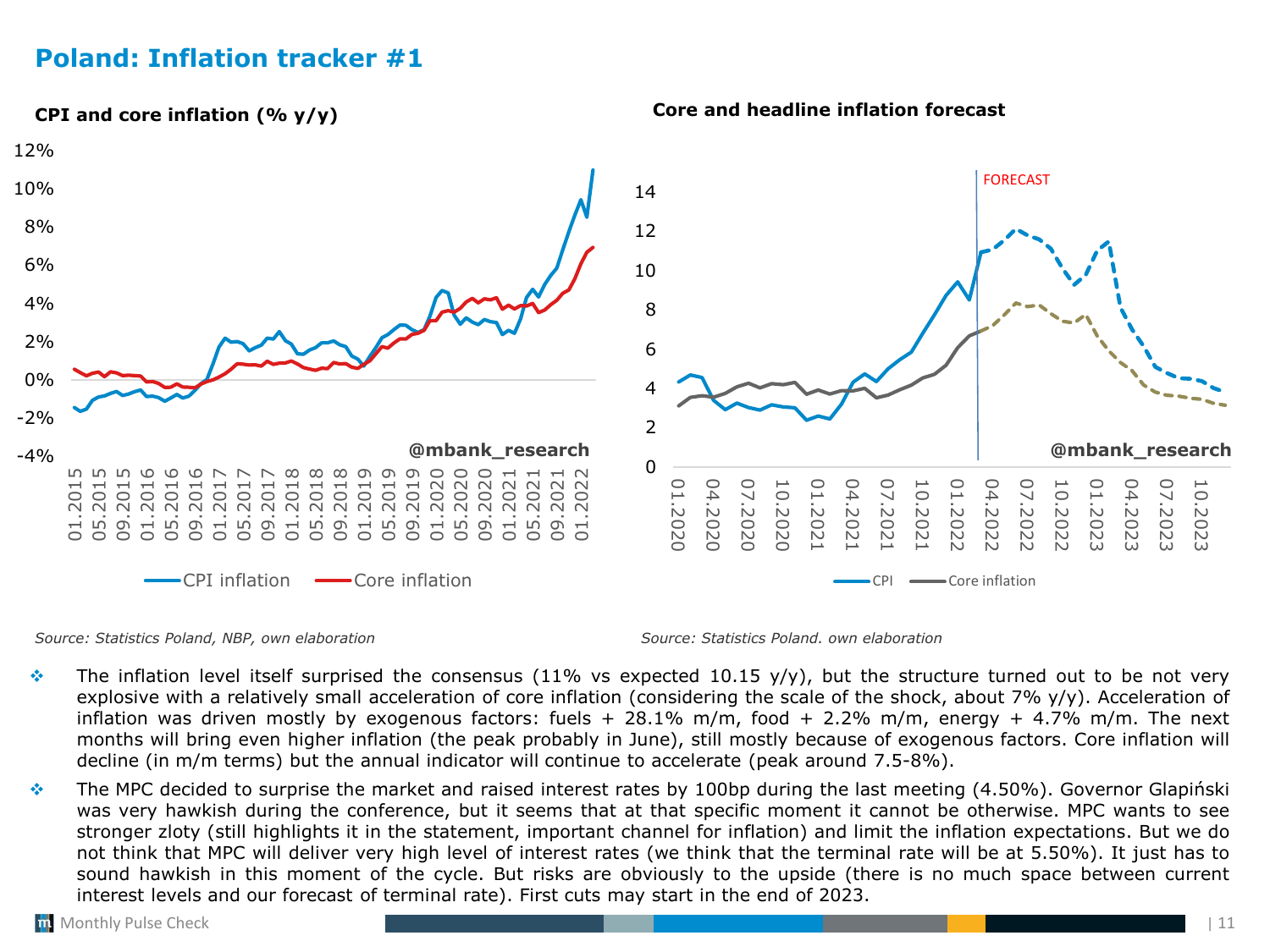## **Poland: Inflation tracker #2 (unorthodox, additional measures)**

**Goods and services prices (% y/y)\* Food and fuel prices (% y/y)** 



#### **Core inflation without garbage collection fees and without administrated prices (% y/y)**





## **Services (% y/y)**



CPI CPI - Fuels CPI - Food and non-alcoholic beverages

*Source: Statistics Poland, own elaboration*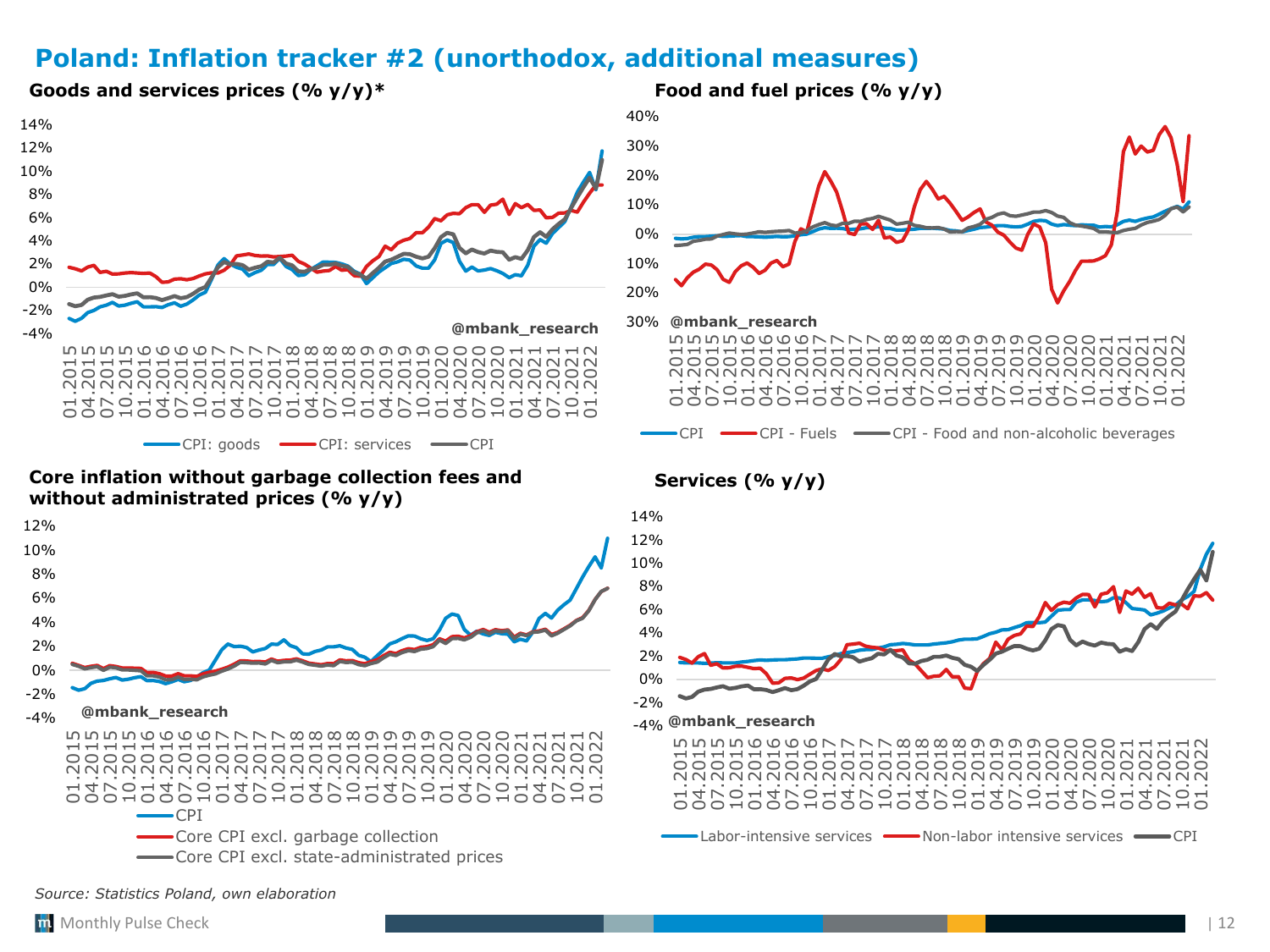## **Poland: Labor market tracker**





*Source: Statistics Poland, ZUS Statistical Portal, own elaboration*

**Employment Unemployment rate**



### **Wage bill Immigration in the labor force\***



*\* We do not see refugees in these data yet.*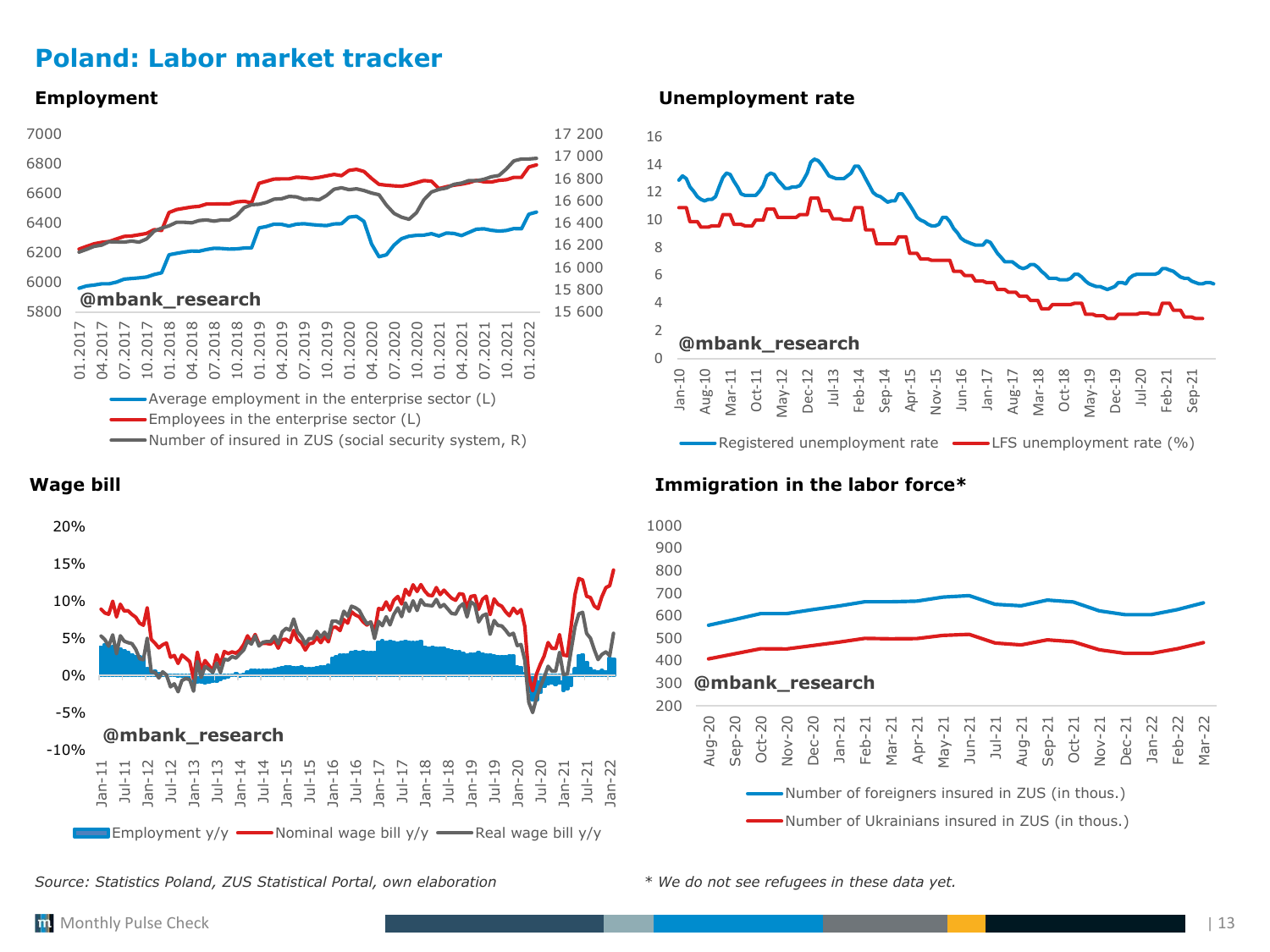## <span id="page-13-0"></span>**Polish rates, yields and spreads**





*Source: Bloomberg Source: Bloomberg*



#### **ASW spread POLGB yield minus 3m WIBOR**



*Source: Bloomberg Source: Bloomberg*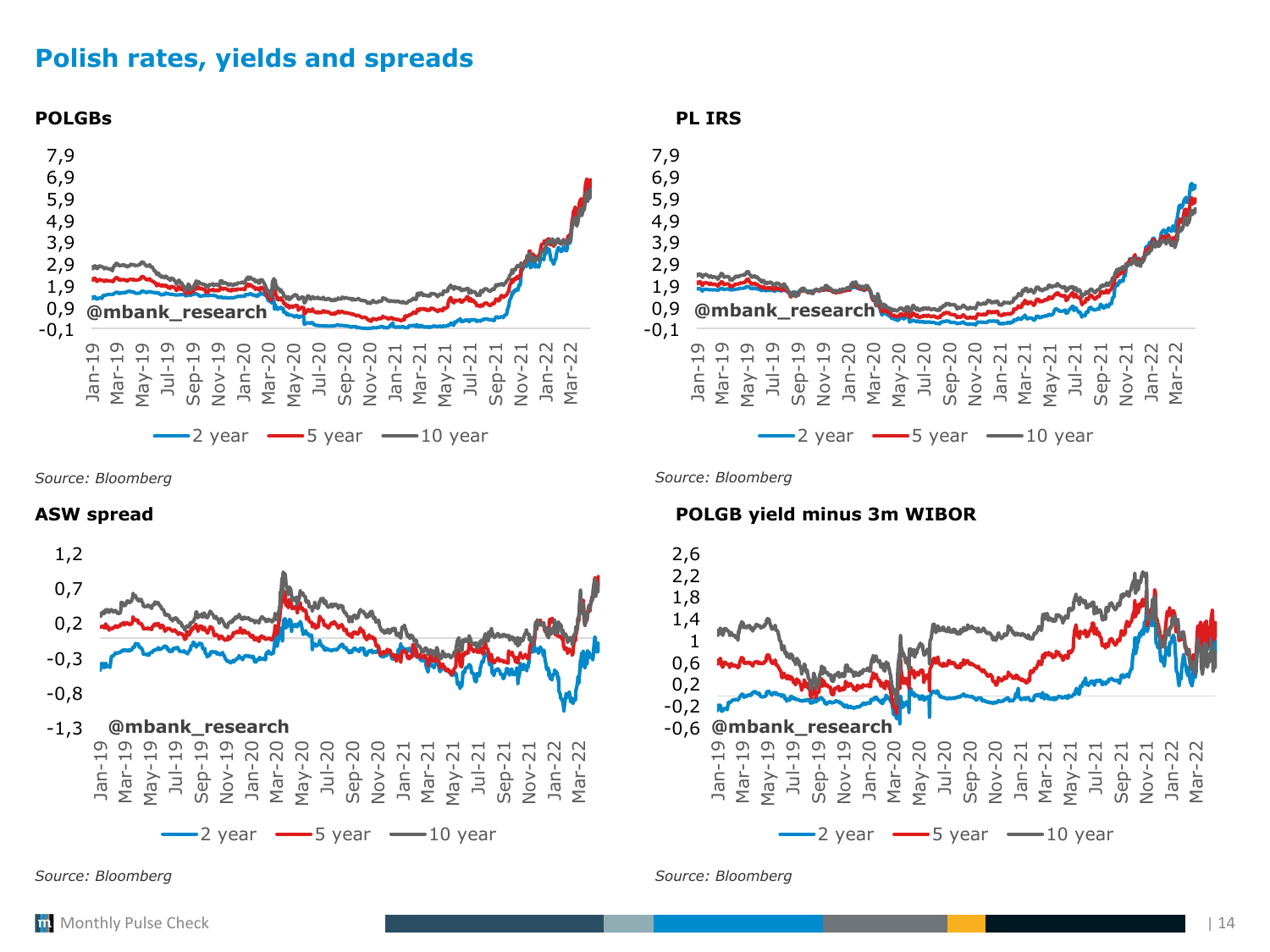## <span id="page-14-0"></span>**Fiscal monitor #1**

 $-7%$ -6% -5%  $-4%$ -3% -2%  $-1\%$ 0% -120 -100 -80 -60 -40 -20 0 1995 1996 1997 1998 1999 2000 2001 2001a 2002 2003 2004 2005 2006 2007 2008 2009 2009a 2010 2011 2012 2013 2013a 2014 2015 2015a 2016 2017 2018 2019 2020 2020a 2021 2021a 2022 Planned budget deficit (bn PLN, L)  $-\rightarrow\%$  of GDP (R) **@mbank\_research**

*Source: Ministry of Finance, a – budget novel*

### **Central budget deficit in Februrary vs yearly planned deficit**

80% **@mbank\_research** 60% 40% 20% 0% -20% -40% -60% 2000 2 2004 7 A 2006 **POIL ADVA AD16 PO**VB 2002 2008 2010 2020X

*Source: Macrobond, \* in 2020 there was 0 budget deficit planned, negative value means surplus*

**Planned budget deficit State debt servicing costs (% GDP)**



*Source: Macrobond*

## **Retail bonds sold per month (PLN bn)**



#### *Source: Ministry of Finance*

an Monthly Pulse Check | 15 April 2014 | 15 April 2014 | 15 April 2014 | 15 April 2014 | 15 April 2014 | 15 Apr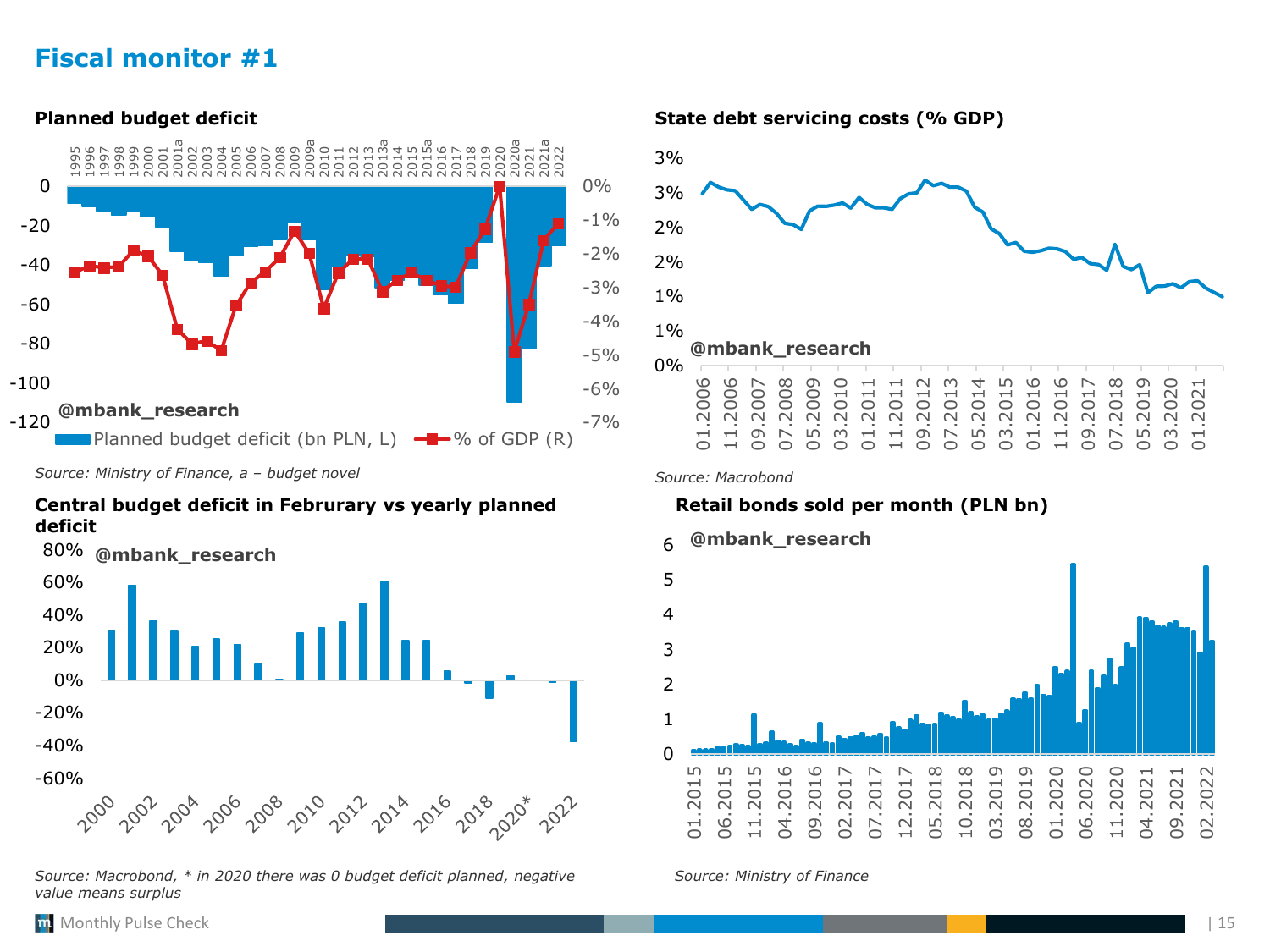## <span id="page-15-0"></span>**Fiscal monitor #2**



### **State treasury debt – domestic holders State treasury debt – foreign holders**



*Source: Macrobond Source: Macrobond*

### **State treasury debt by holder #1 State treasury debt by holder #2**



*Source: Macrobond Source: Macrobond*

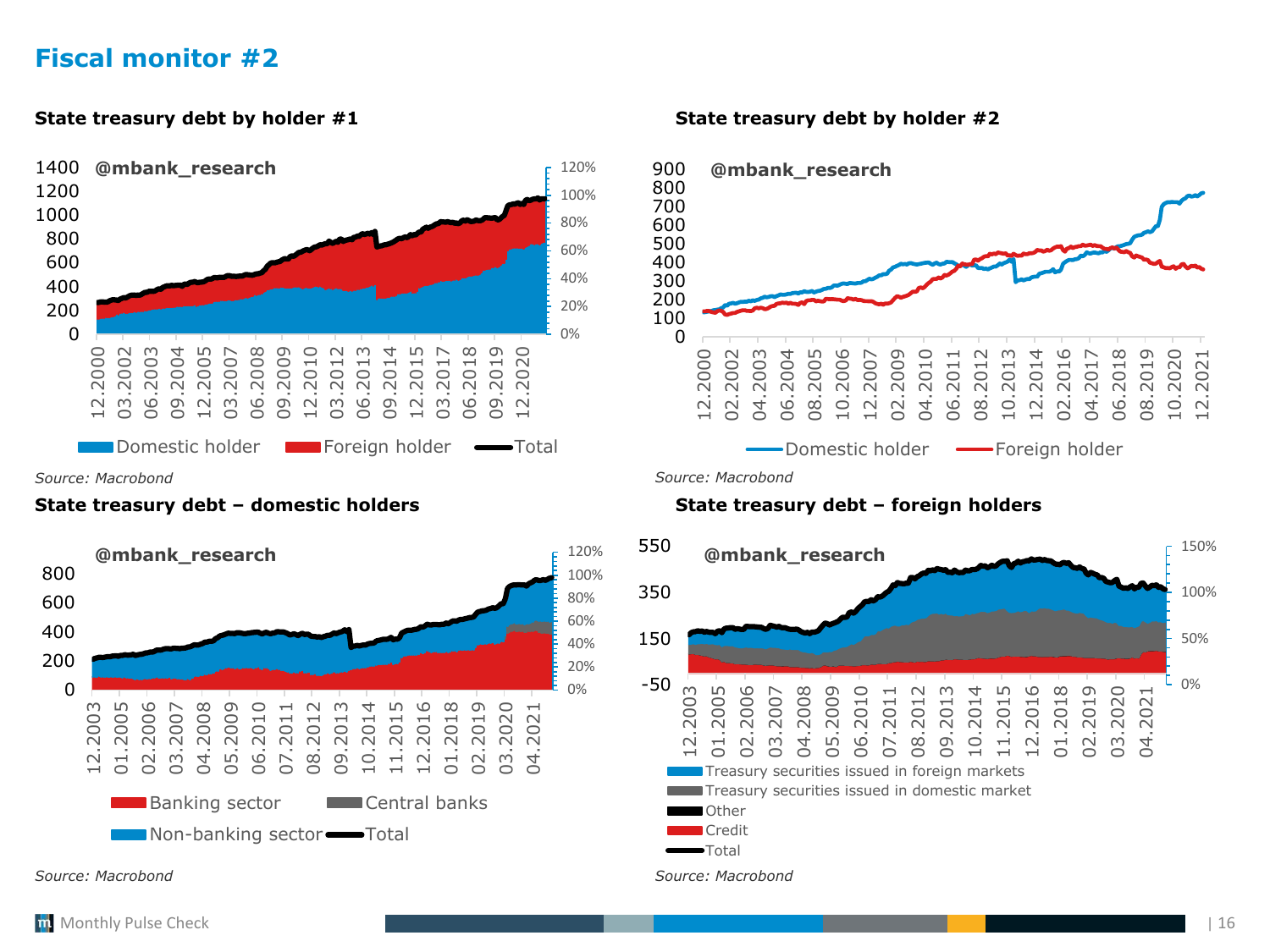## <span id="page-16-0"></span>**EURPLN – the worst is over?**







#### *Source: Bloomberg Source: BIS*

- ❖ EURPLN volatility decreased but the currency is still weaker than before the war (EURPLN above 4.60). Hawkish surprise from the MPC did not change much (maybe just kept zloty from any further depreciation). There is still no agreement with the EU about the rule of law and providing funds from Next Generation EU (it is one of reasons of the weak zloty). Still the biggest problem is weak global sentiment and some basket issues (Poland close to Ukraine, etc.).
- ❖ But MPC wants to see stronger zloty and we think that further moves of the Council will have a positive impact of zloty (terminal rate at 5.50%). Our view on zloty's perspectives in the longer term remains unchanged. EURPLN will stabilize around 4.40. There will be several factors impacting the exchange rate in different ways: war and uncertainty (depreciation), refugees (appreciation), high interest rates (appreciation), risk of stagflation (depreciation), rebuilding Ukraine (depreciation, move of investments there).